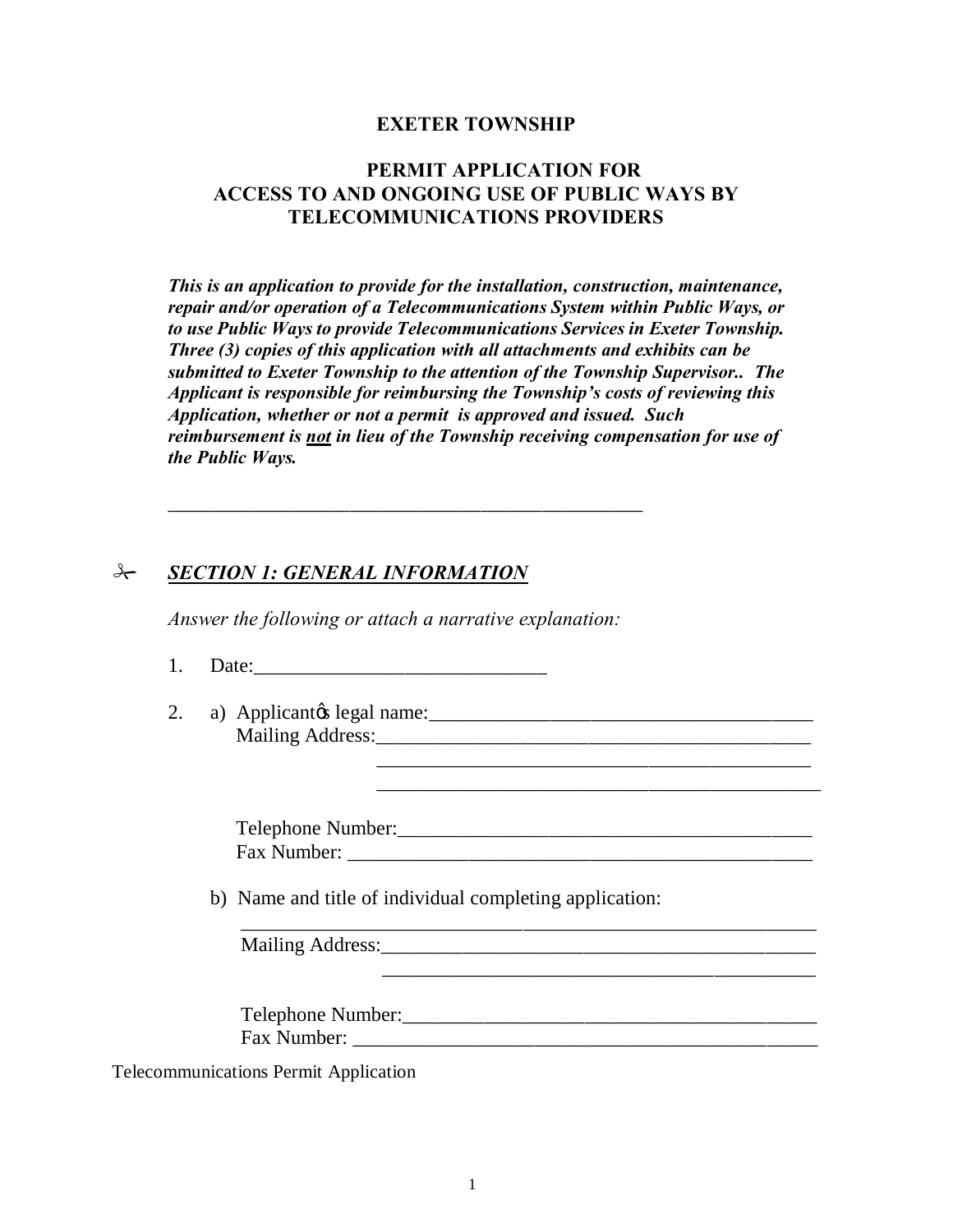3. Type of Entity: *(Check one of the following)*

| Corporation                      |
|----------------------------------|
| General Partnership              |
| Limited Partnership              |
| <b>Limited Liability Company</b> |
| Individual                       |
| Other, please describe:          |

- 4. Assumed name for doing business, if any:
- 5. If Applicant is not a natural person, please list each of its officers, directors, and stockholders with more than a 5% interest, or its managers and general partners, limited partners, and/or members with more than a 5% equitable interest. For each individual identified, provide their name, residence, occupation or principal business, and principal place of business, citizenship, relationship to entity, number of shares or nature of partnership or membership interest, number of votes, and percentage of votes.
- 6. Description of Entity: Jurisdiction of incorporation/formation; date of incorporation/formation; for profit or not for profit; name of resident agent in Michigan; address of registered office in Michigan; and employer I.D. number.
- 7. Is Applicant an entity formed under the laws of, or duly qualified to transact business in the State of Michigan? *Circle: Yes No*

*If "no," please explain.*

8. Has Applicant had any interest in or connection with an application to provide telecommunications services which has been dismissed or denied by Exeter Township or any other municipality? *Circle: Yes No*

*If "yes," please describe circumstances.*

9. Has an adverse finding been made or an adverse final action been taken by any court or administrative body with respect to Applicant in a civil, criminal, or administrative proceeding, brought under the provisions of any law or regulation related to the following: any felony; revocation, suspension, or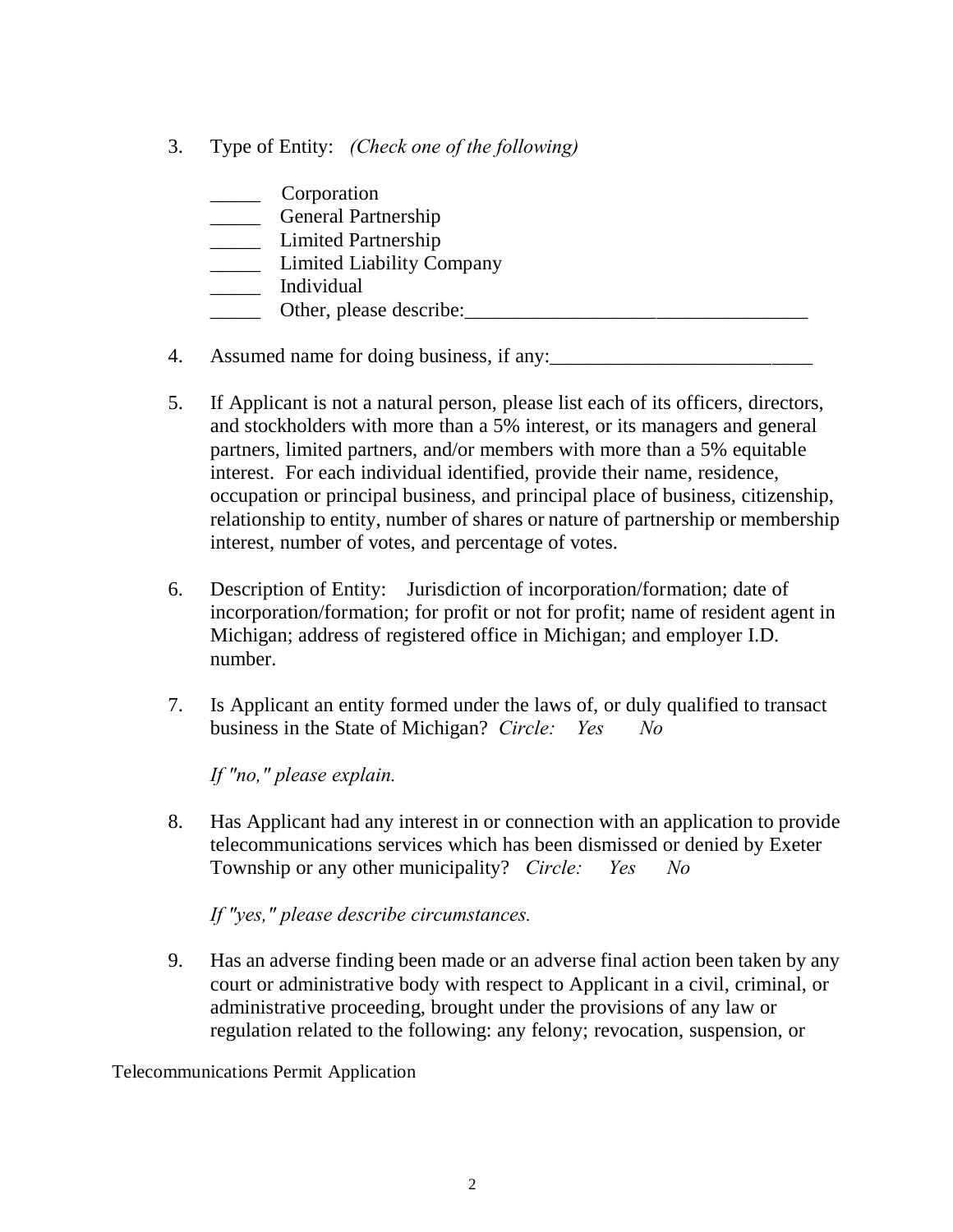involuntary transfer of any authorization (including cable franchising) to provide telecommunications or video programming services; mass media-related anti-trust or unfair competition; fraudulent statements to a governmental unit; or employment discrimination? *Circle: Yes No*

*If "yes," please attach a full description of the parties and matters involved, including an identification of any court or administrative body in any proceedings (by dates and file numbers, if applicable), and the disposition of such proceedings.*

- 10. Are there any documents, instruments, contracts, or understandings relating to ownership or future ownership rights with respect to any attributable interest as described in the description of the legal entity making application? *Circle: Yes No. If "yes," please provide particulars*.
- 11. Provide a copy of Applicant ts certified Articles of Incorporation and Bylaws (or Partnership Agreement or certified Articles of Organization and Operating Agreement) and, if applicable, a certificate of good standing from the State of Michigan.
- 12. Provide Applicant is financial statements for the past three years either signed by an officer or prepared by a certified public accountant.

# # *SECTION 2: DESCRIPTION OF PROJECT:*

*Please provide in narrative form*:

1. A full description of the Telecommunications Services to be provided by Applicant.

\_\_\_\_\_\_\_\_\_\_\_\_\_\_\_\_\_\_\_\_\_\_\_\_\_\_\_\_\_\_\_\_\_\_\_\_\_\_\_\_\_\_\_\_

- 2. A full description of the type of facilities, including wire and other facilities, to be used or located in the public ways (including technical and engineering aspects of the Telecommunications System).
- 3. A statement whether such facilities are owned by Applicant or if not by Applicant, a copy of all agreements or legal instruments granting Applicant the right to use such facilities.
- 4. Attach maps and route plans and a separate narrative listing of all public ways where facilities will be used or will be located (identify the location of above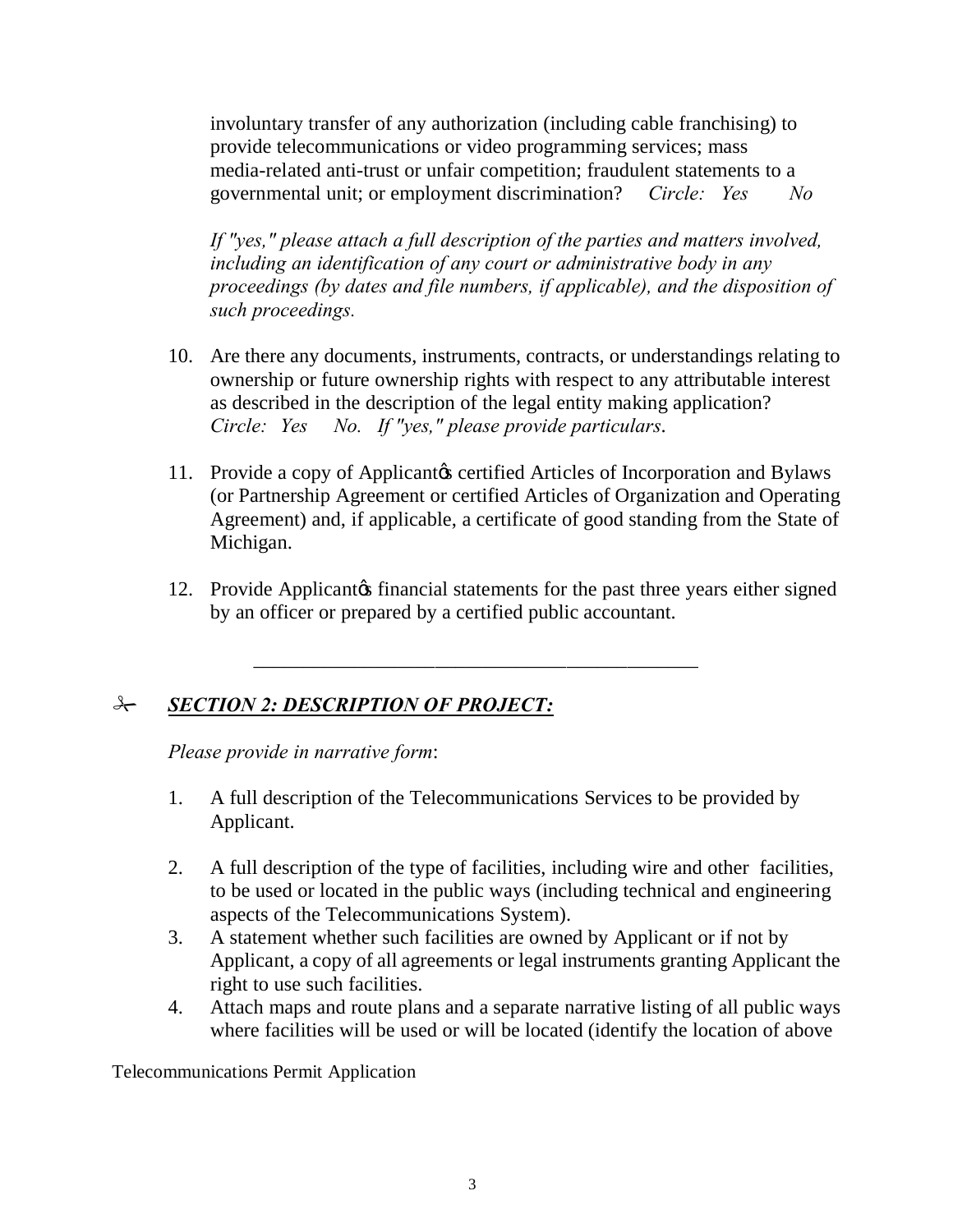and below ground facilities).

- 5. Attach specific engineering drawings showing the location and depths of all telecommunications facilities within public ways.
- 6. Please list all organizations and entities which will have any ownership (or leasehold) or other interest of any kind in the system.
- 7. Please submit all contracts, agreements, or other documents relating to the financing, ownership, use, construction, management, and operation of the proposed Telecommunications System.
- 8. Please provide a construction schedule for the Telecommunications System.
- 9. Attach copies of all shared or joint-use agreements and/or maintenance agreements with other entities, utilities, etc. where facilities are to be located.
- 10. Attach proposed easements or other forms of legal instruments to document the use of the public ways or private property.

# # *SECTION 3: TELECOMMUNICATION PROVIDER'S ADMINISTRATIVE MATTERS:*

\_\_\_\_\_\_\_\_\_\_\_\_\_\_\_\_\_\_\_\_\_\_\_\_\_\_\_\_\_\_\_\_\_\_\_\_\_\_\_\_\_\_\_\_\_\_\_\_\_

*Please provide a narrative to the following or attach an appropriate exhibit.*

- 1. Location of Applicantos local office (in or near the Exeter Township):
- 2. Location of all records and engineering drawings, if not at local office:
- 3. Names, titles, addresses, telephone numbers, and contact person(s) of Applicant the engineer or engineers and their responsibilities for the Telecommunications System:
- 4. Names, addresses, telephone numbers, and contact person(s) of accountants or auditors for Applicant:
- 5. Names, addresses, telephone numbers, and contact person(s) of insurance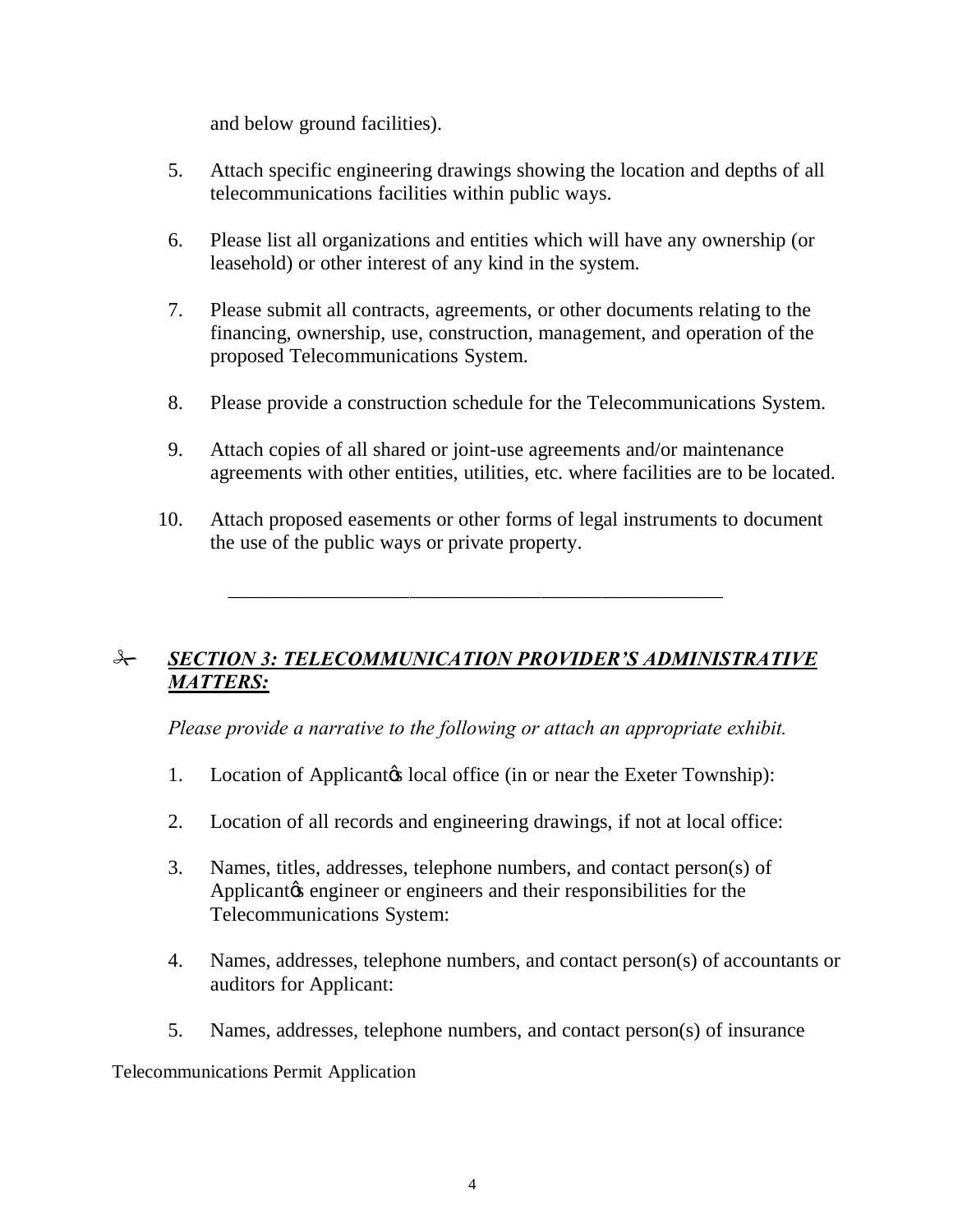carriers. Identify, by type of insurance, the carrier and limits of liability for the following:

- a) Workergs compensation;
- b) Comprehensive general liability, including at least:
	- 1) Combined overall limits:
	- 2) Combined single limit for each occurrence of bodily injury;
	- 3) Personal injury;
	- 4) Property damage;
	- 5) Blanket contractual liability for written contracts, products, and completed operations;
	- 6) Independent contractor liability; and
	- 7) Coverage for property damage from perils of explosives, collapse, or damage to underground utilities (known as XCU coverage).
- (c) Automobile liability covering all owned, hired, and non-owned vehicles used by Applicant, its employee, or agents.
- 6. Identification of other named insureds:
- 7. Listing of all anticipated contractors and subcontractors involved in construction and operation of the Telecommunications System:

\_\_\_\_\_\_\_\_\_\_\_\_\_\_\_\_\_\_\_\_\_\_\_\_\_\_\_\_\_\_\_\_\_\_\_\_\_\_\_\_\_\_\_\_\_\_\_

# # *SECTION 4: CERTIFICATION:*

*All the statements made in the application and attached exhibits are considered* 

*material representations, and all the Exhibits are a material part hereof and are incorporated herein as if set out in full in the application.*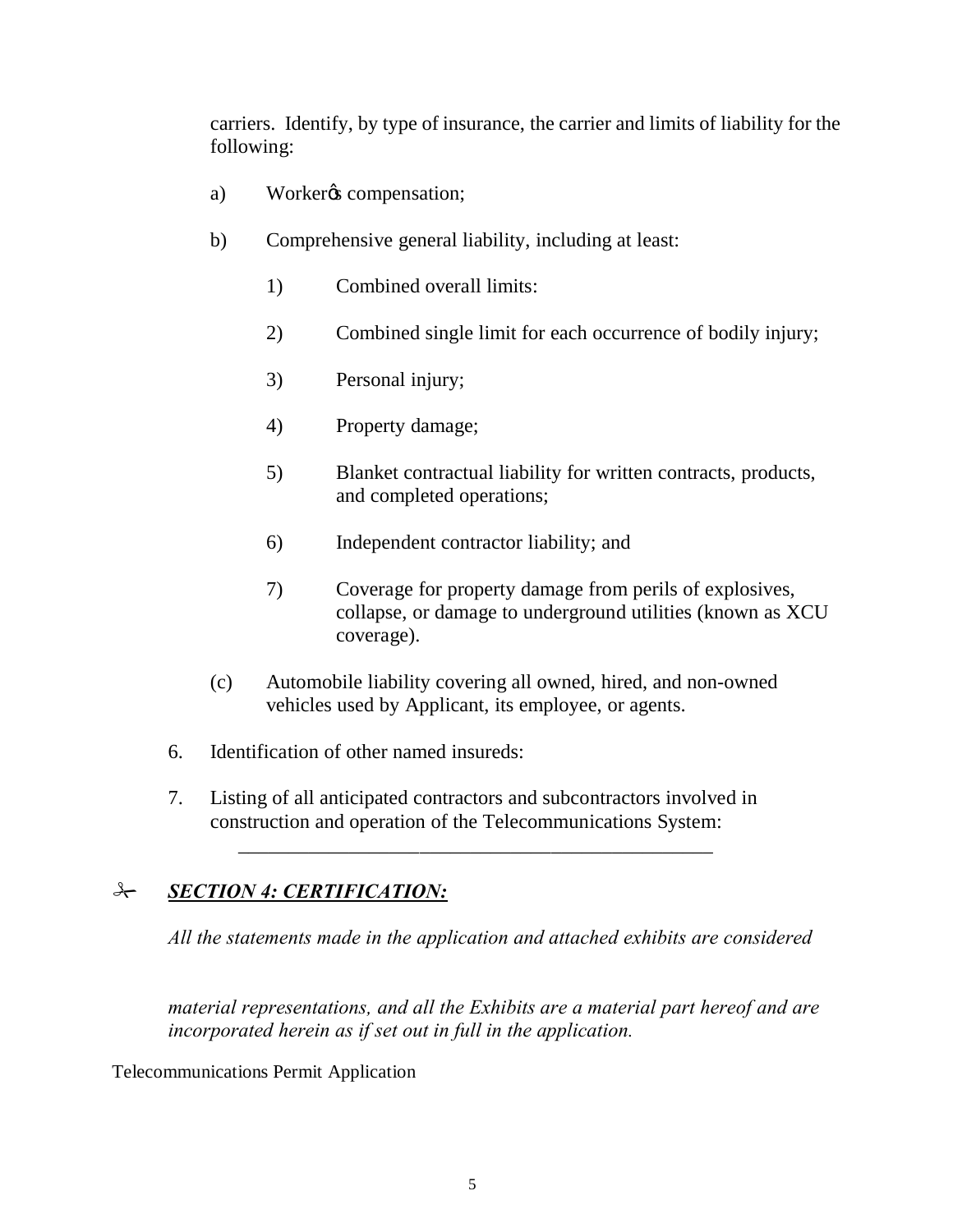# **NAME OF ENTITY**

\_\_\_\_\_\_\_\_\_\_\_\_\_\_\_\_\_\_\_\_\_\_\_\_\_\_\_\_\_\_\_\_\_

\_\_\_\_\_\_\_\_\_\_\_\_\_\_\_\_\_\_\_\_\_\_\_\_\_\_\_\_\_\_\_\_\_

 $\mathbf{B} \mathbf{v}$ :

Date Type or Print Name

Title

# *& SECTION 5: FOR TOWNSHIP USE ONLY:*

- 1. Date of receipt of application: \_\_\_\_\_\_\_\_\_\_\_\_\_\_\_\_\_\_\_\_\_\_\_\_\_\_\_\_\_\_\_\_\_\_\_\_\_
- 2. Date of administrative acceptance by Supervisor : \_\_\_\_\_\_\_\_\_\_\_\_\_\_\_\_\_\_\_\_\_\_\_\_\_\_\_
- 3. Date of notice of public hearing:
- 4. Date of mailing of notice:
- 5. Date of public hearing by Township Board:
- 6. Date of receipt of follow-up communications from Applicant:
- 7. Date of approval by Township Board:
- 8. Expiration date (December 31, \_\_\_\_\_\_\_\_).

### *DISCUSSION ITEMS FOR OTHER APPLICATIONS*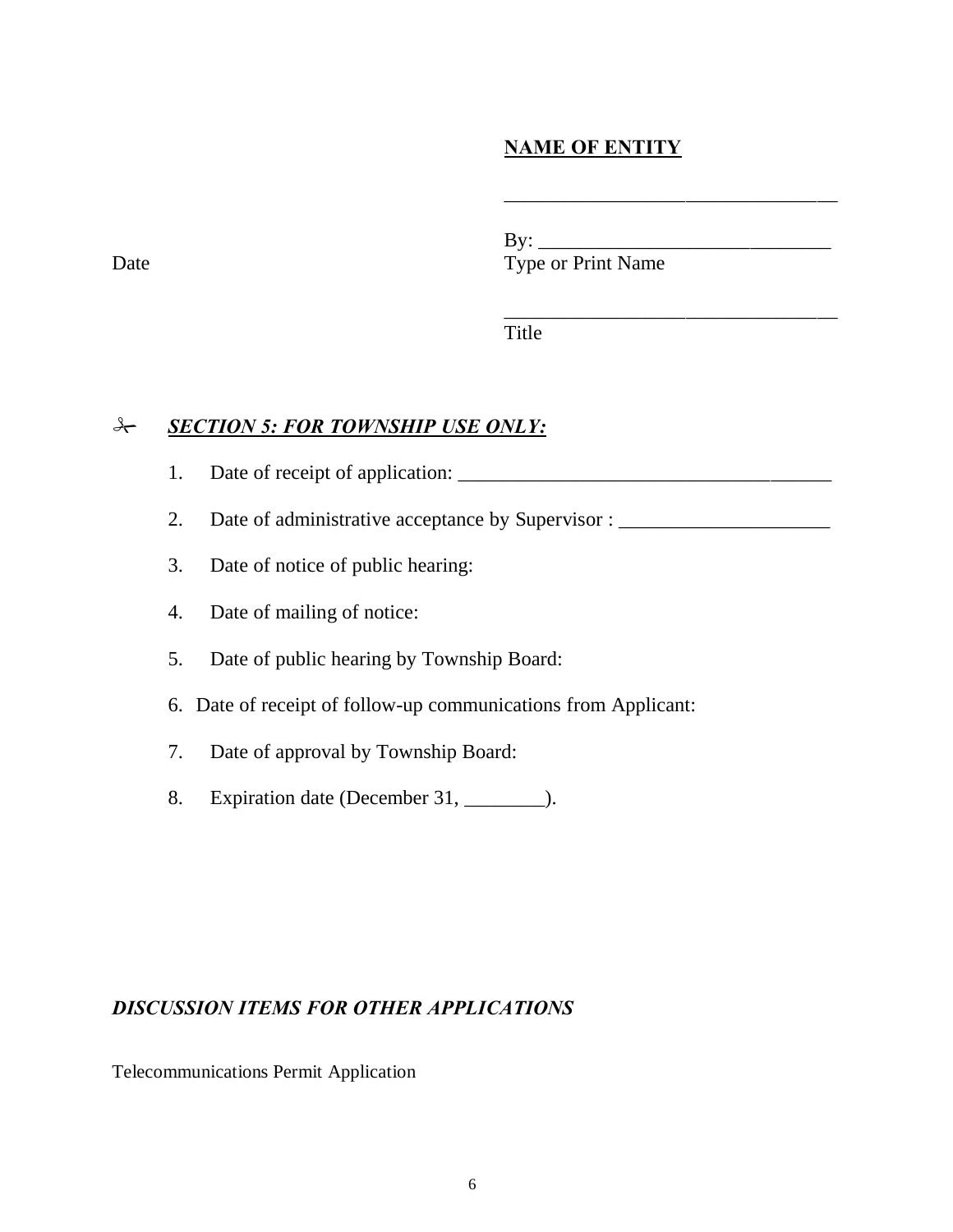### **II. Renewal Application**

Essentially the same application as the original; however, with the addition of:

- date application originally filed;
- date of expiration of Permit;
- specify any changes from the original application.

#### **III. Application for a Modification and Expansion**

- 1. Name, address, etc.
- 2. Original application/permit number.

### $\rightarrow$  Nature of modification.

- 1. Detailed description of modification.
- 2. Period of modification.
- 3. If an expansion, provide a detailed description, map, and engineering drawings of new areas served.
- 4. If an expansion, describe or demonstrate why an expansion is required, identifying both (1) the exceptional or extraordinary circumstances why the expansion will not be detrimental to the public health, safety, and welfare; and (2) why the expansion will not impair the intent and purpose of the Permit and local ordinances.
- $\rightarrow$  Identify if the modification or expansion is for administrative approval (by Township Supervisor) or Township Board approval.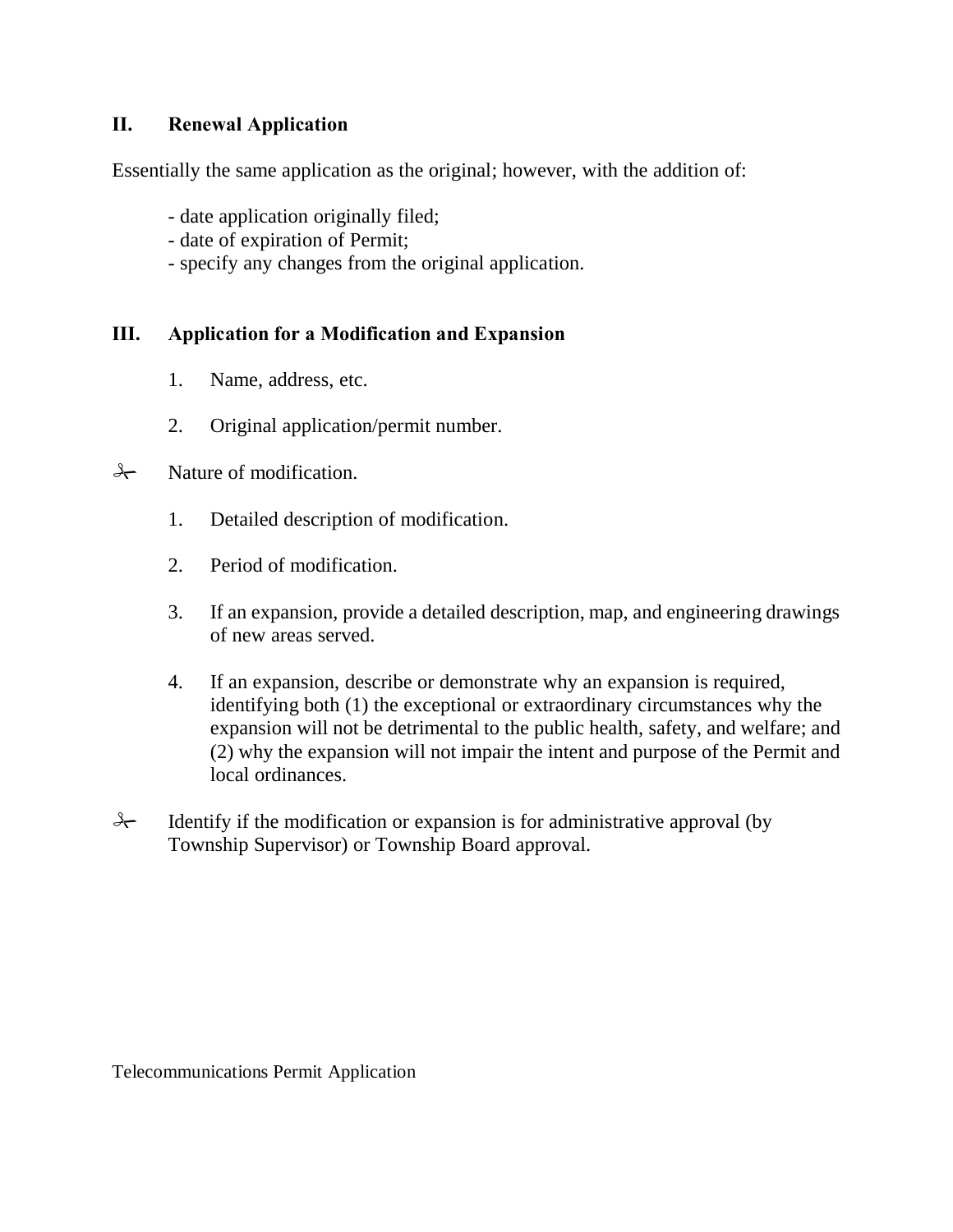# **VI. Application for Change in Ownership**

- 1. General Information:
	- A. Date:
	- B. Application for:
		- \_\_\_\_ Transfer of Control or
		- \_\_\_\_ Assignment of Franchise/Use Permit
- 2. Identification of Transferor/Assignor.
	- A. Date system was acquired or (for systems constructed by the Transferor/Assignor) the date on which service was provided to the first subscriber in the franchise area:
	- B. Proposed effective date of closing of the transaction assigning or transferring ownership of the system to Transferee/Assignee:
	- C. Attach as an Exhibit a schedule of any and all additional information or material filed with this application that is identified in the franchise, permit or ordinance as required to be provided to the Township when requesting its approval of the type of transaction that is the subject of this application:
- 3. Transferor/Assignor:

Indicate the name, mailing address, and telephone number of the Transferor/Assignor. Legal name of Transferor/Assignor (if an individual, list last name first):

- A. Attach as an Exhibit a copy of the contract or agreement that provides for the assignment or transfer of control (including any exhibits or schedules thereto necessary in order to understand the terms thereof). If there is only an oral agreement, reduce the terms to writing and attach. (Confidential trade, business, pricing or marketing information, or other information not otherwise publicly available, may be redacted).
- B. Does the contract submitted in response to (a) above embody the full and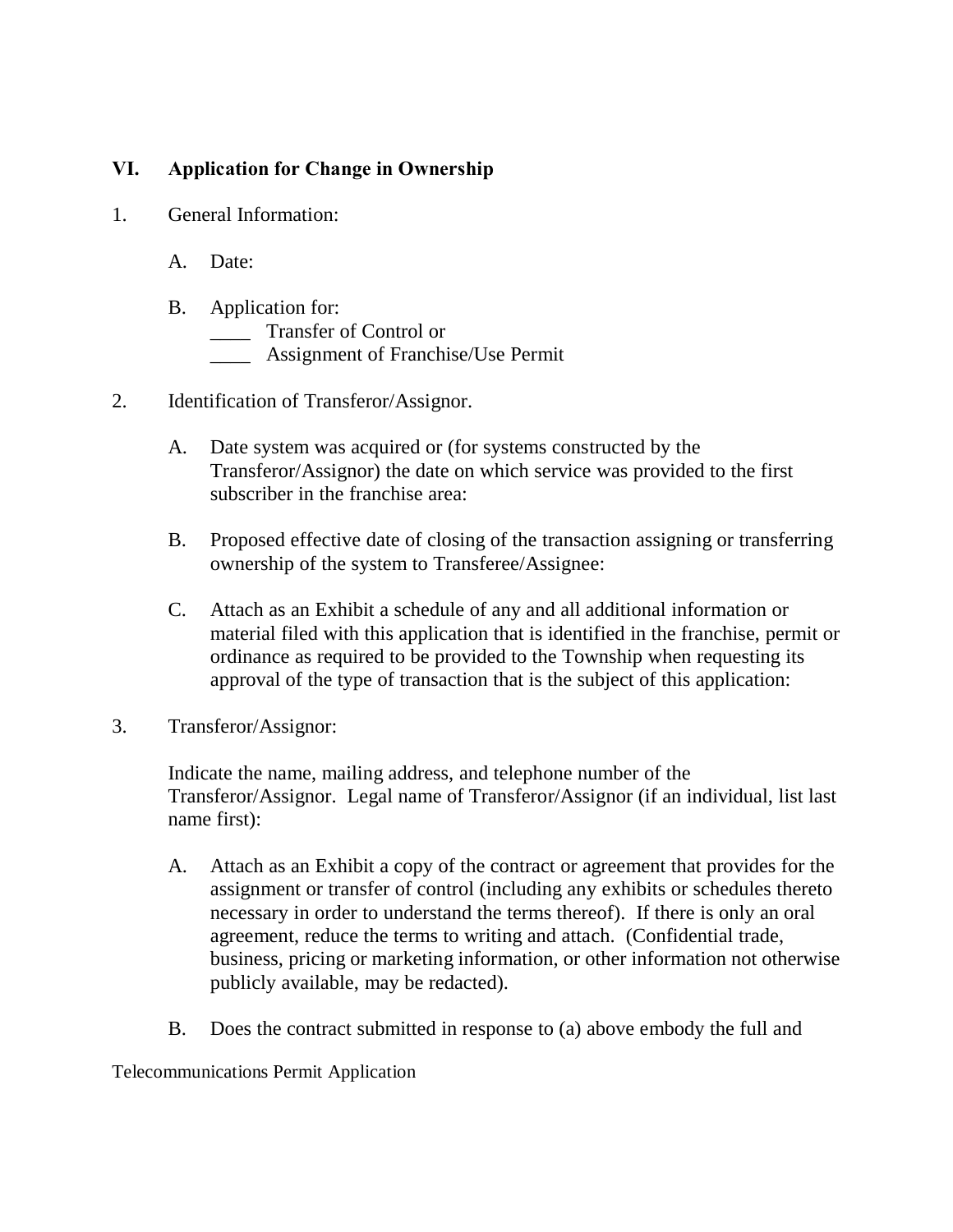complete agreement between the Transferor/Assignor and the Transferee/Assignee? If no, explain in an Exhibit.

- 4. Transferee/Assignee:
	- A. (1) Indicate the name, mailing address, and telephone number of the Transferee/Assignee or legal name, residential address, and telephone number of Transferee/Assignee if an individual; list last name first).
		- (2) Indicate the name, mailing address, and telephone number of person to contact, if other than Transferee/Assignee.
		- (3) Attach as an Exhibit the name, mailing address, and telephone number of each additional person who would be contacted, if any.
		- (4) Indicate the address where the system *i*s records will be maintained. (Except where public inspection of files must be maintained as a matter of law).
	- B. Indicate on an attached exhibit any plans to change the current terms and conditions of service and operations of the system as a consequence of the transaction for which approval is sought.
- 5. Transferee%/Assignee% Legal Qualifications:
	- A. Transferee/Assignee<sup>gs</sup> is (type of legal entity):
		- (1) Jurisdiction of incorporation/formation:
		- (2) Date of incorporation/formation:
		- (3) For profit or not-for-profit:
		- (4) Name and address of resident agent and registered office in Michigan: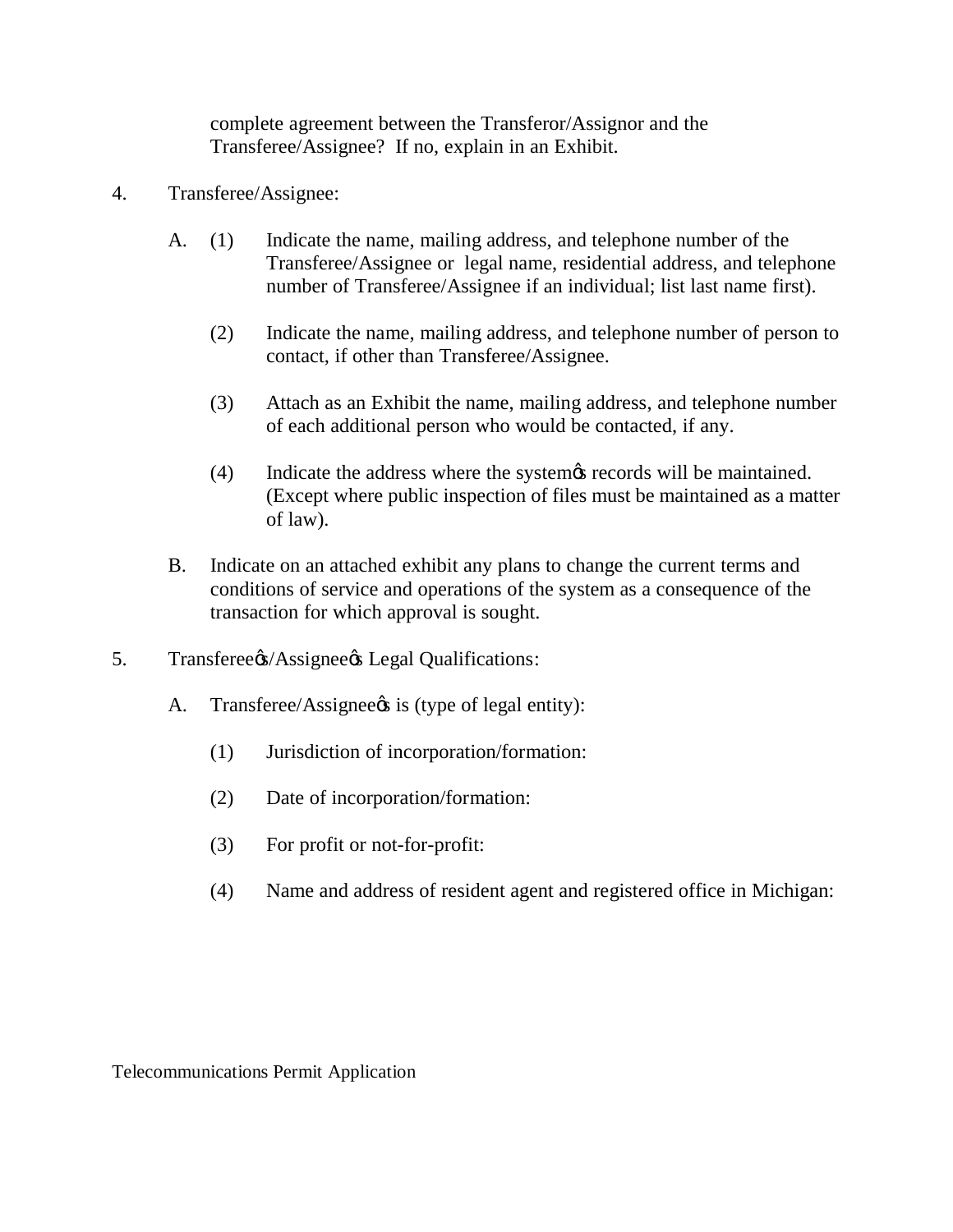B. List the following items for the Transferee/Assignee, and, if the Transferee/Assignee is not a natural person, each of its officers, directors, and stockholders beneficially holding more than 5% of the outstanding voting shares, or managers and general partners, limited partners, and/or members holding an equity interest of more than 5%:

- (1) Name, residence, occupation or principal business, and principal place of business. (If other than an individual, also show name, address and citizenship of natural person authorized to vote the voting securities of Applicant that it holds.) List Applicant first, officers or managers next, then directors and, thereafter, remaining stockholders and/or members or partners.
- (2) Citizenship.
- (3) Relationship to the Transferee/Assignee (e.g., officer, director, etc.).
- (4) Number of shares or nature of partnership interest.
- (5) Number of votes.
- (6) Percentage of votes.
- C. If Applicant is a corporation, a limited liability company, or a partnership, is the Transferee/Assignee formed under the laws of, or duly qualified to transact business in, the State of Michigan or all other jurisdictions in which the system operates?

If the answer is No, explain in an Exhibit.

- D. Has the Transferee/Assignee had any interest in or in connection with an application which has been dismissed or denied by any franchise authority?
- E. Has an adverse finding been made or an adverse final action been taken by any court or administrative body with respect to the Transferee/Assignee in a civil, criminal or administrative proceeding, brought under the provisions of any law or regulation related to the following: any felony; revocation, suspension or involuntary transfer of any authorization (including cable franchises) to provide telecommunications or video programming services; mass media-related antitrust or unfair competition; fraudulent statements to a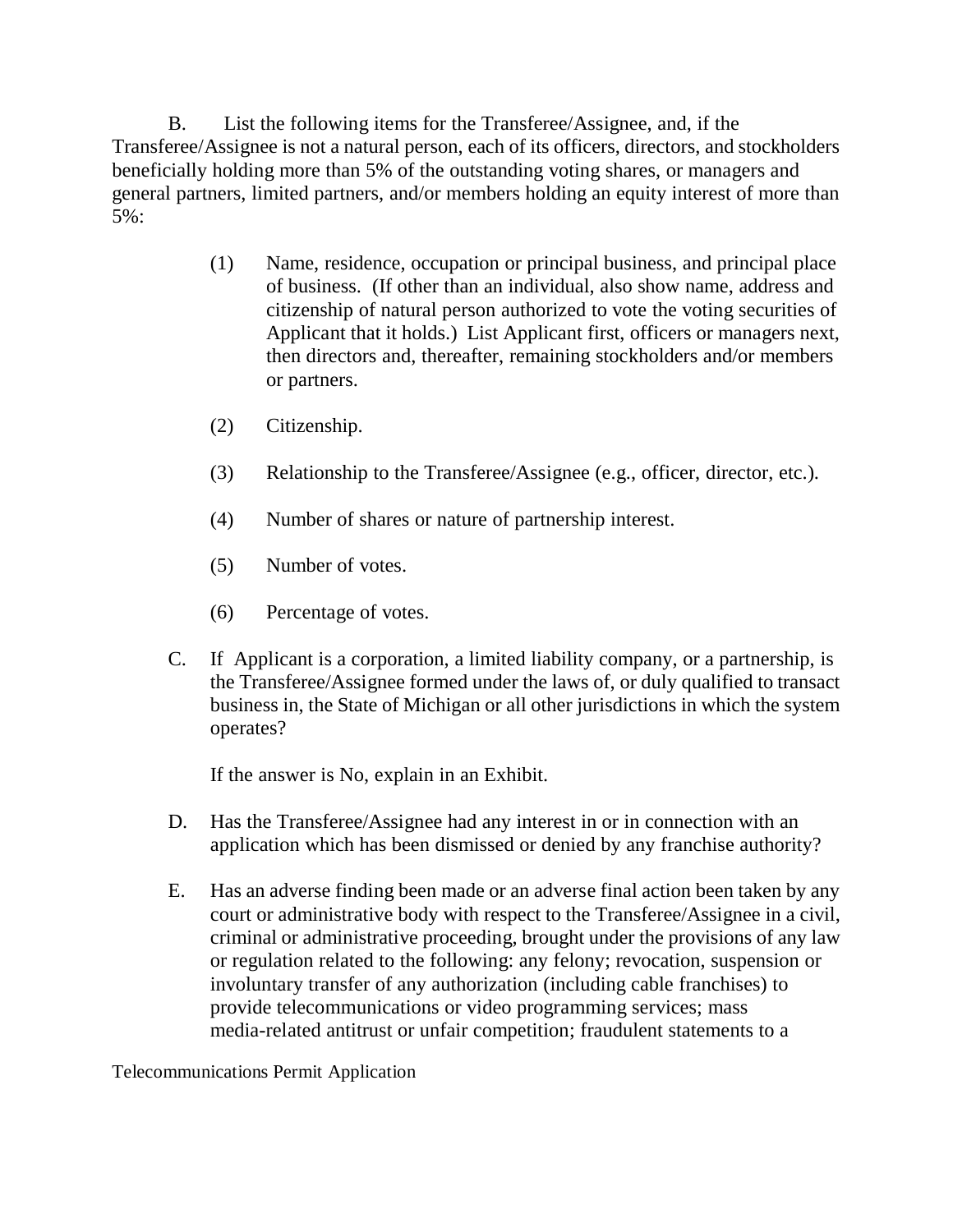governmental unit; or employment discrimination?

- F. Are there any documents, instruments, contracts or understandings relating to ownership or future ownership rights with respect to any attributable interest as described in Question 5(B) (including, but not limited to, non-voting stock interests, beneficial stock ownership interests, options, warrants, debentures)?
- G. Do documents, instruments, agreements or understandings for the pledge of stock of the Transferee/Assignee, as security for loans or contractual performance, provide that: (a) voting rights will remain with Applicant, even in the event of default on the obligation; (b) in the event of default, there will be either a private or public sale of the stock; and (c) prior to the exercise of any ownership rights by a purchaser at a sale described in (b), any prior consent of the FCC and/or of the franchising authority, if required pursuant to federal, state, or local law or pursuant to the terms of the franchise, permit, or ordinance will be obtained?
- 7. Transferee%/Assignee% Financial Qualifications:
	- A. The Transferee/Assignee certifies that it has sufficient net liquid assets on hand or available from the committed resources to consummate the transaction and operate the facilities for three months.
	- B. Attach as an Exhibit the most recent financial statements, prepared in accordance with generally accepted accounting principles, including a balance sheet and income statement for at least one full year, for the Transferee/Assignee or parent entity that has been prepared in the ordinary course of business, if any such financial statements are routinely prepared. Such statements, if not otherwise publicly available, may be marked CONFIDENTIAL and will be maintained as confidential by the franchise authority and its agents to the extent permissible under local law.
- 8. Transferee%/Assignee% Technical Qualifications:

Set forth in an Exhibit a narrative account of the Transferee (Assignee (s) technical qualifications, experience and expertise regarding cable television systems, including, but not limited to, summary information about appropriate management personnel that will be involved in the system  $\alpha$  management and operations. The Transferee/Assignee may, but need not, list a representative sample of telecommunications systems currently or formerly owned or operated.